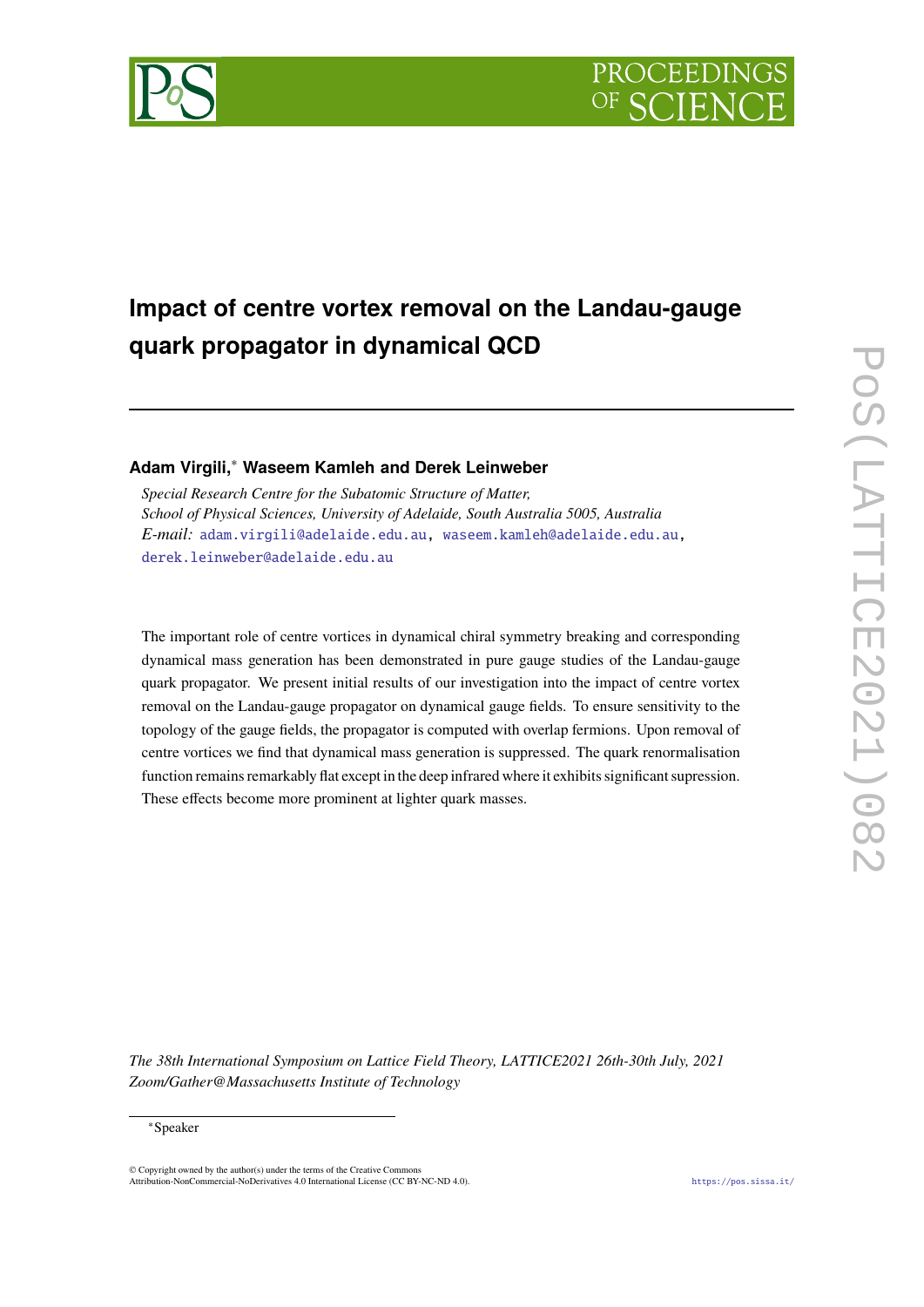### **1. Centre vortices**

Low-energy, nonperturbative QCD is dominated by two main features – dynamical chiral symmetry breaking  $(D \chi SB)$  and confinement. It is thought these features are mediated by the topological structure of the QCD vacuum. Candidates include Abelian monopoles, instantons, and centre vortices. The latter is the focus of this work.

Centre vortices are revealed through projecting each link to an element of the centre  $Z(N)$  of  $SU(N)$ , where

$$
Z(N) = \{e^{i2\pi n/N}1 \mid n \in \mathbb{Z}_N\}
$$
 (1)

is the set of elements in  $SU(N)$  which commute with every other element of the group. To obtain the centre-projected links, the gauge field is fixed to maximal centre gauge (MCG) by choosing the gauge transform  $U_{\mu}(x) \to U^{\Omega}_{\mu}(x)$  which maximises

$$
\sum_{x,\mu} \left| \text{Tr} \, U^{\Omega}_{\mu}(x) \right|^2 \,. \tag{2}
$$

Each link is then projected to an element of  $Z(3)$ , such that

$$
U^{\Omega}_{\mu}(x) \to Z_{\mu}(x) = e^{i\frac{2\pi}{3}n_{\mu}(x)}\mathbb{1}
$$
\n(3)

where

$$
n_{\mu}(x) = \begin{cases} 0, & \text{if } \arg \text{Tr } U_{\mu}^{\Omega}(x) \in \left(-\frac{\pi}{3}, +\frac{\pi}{3}\right), \\ 1, & \text{if } \arg \text{Tr } U_{\mu}^{\Omega}(x) \in \left(+\frac{\pi}{3}, +\pi\right), \\ -1, & \text{if } \arg \text{Tr } U_{\mu}^{\Omega}(x) \in \left(-\pi, -\frac{\pi}{3}\right). \end{cases}
$$
(4)

Centre vortices are identified by the vortex flux through each plaquette  $P_{\mu\nu}(x)$ , where

$$
P_{\mu\nu}(x) = Z_{\mu}(x) \, Z_{\nu}(x+\hat{\mu}) \, Z_{\mu}^{\dagger}(x+\hat{\nu}) \, Z_{\nu}^{\dagger}(x) = e^{i\frac{2\pi}{3}p_{\mu\nu}(x)} \mathbb{1} \,, \tag{5}
$$

corresponds to a vortex flux value  $p_{\mu\nu}(x) \in \{-1, 0, 1\}$ . A plaquette with vortex flux  $p_{\mu\nu}(x) = \pm 1$ is identified as being pierced by a vortex.

A vortex-removed link  $U_u^{\text{VR}}(x)$  is simply the product of the MCG-fixed link and the inverse of its centre-projected link, given by

$$
U_{\mu}^{\text{VR}}(x) = Z_{\mu}^{\dagger}(x) U_{\mu}^{\Omega}(x) \,. \tag{6}
$$

# **2. Centre vortices and dynamical chiral symmetry breaking**

This work investigates the impact of centre-vortex removal on the overlap Landau-gauge quark propagator. It is important to elucidate why this is of interest. The overlap Landau-gauge quark propagator  $S(p)$  can be written in the form

<span id="page-1-0"></span>
$$
S(p) = \frac{Z(p)}{iq + M(p)},
$$
\n(7)

where  $Z(p)$  is the renormalisation function and  $M(p)$  is the mass function. The infrared behaviour of the mass function, specifically, the presence of dynamical mass generation, provides a clear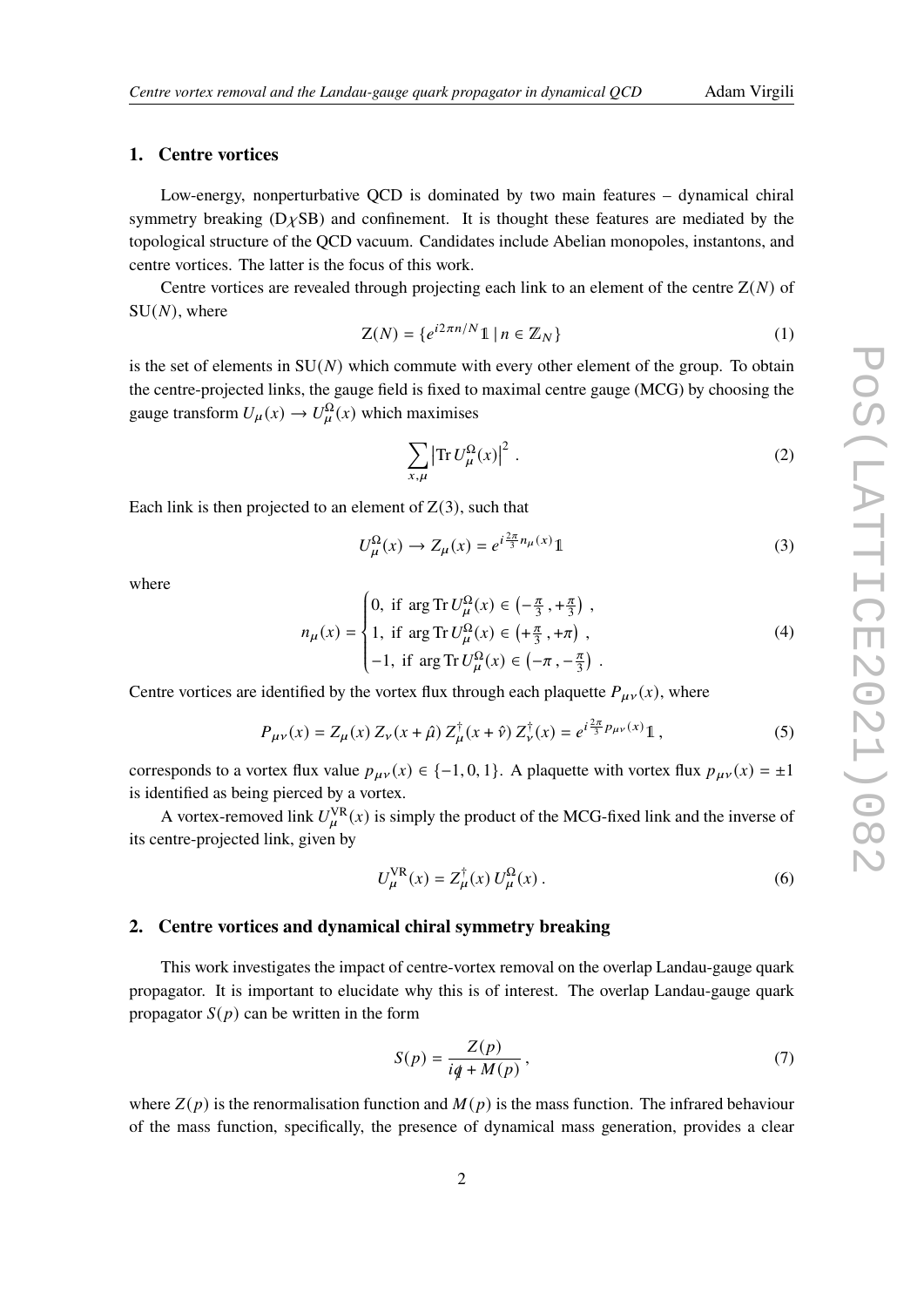<span id="page-2-0"></span>

**Figure 1:** The mass  $M(p)$  (left) and renormalisation  $Z(p)$  (right) functions on untouched (blue) and vortexremoved (red) backgrounds in pure gauge theory. Reproduced from Figure 1 (a) and (b) of Ref. [\[11\]](#page-6-0).

signal of  $D<sub>X</sub>SB$ . This is thought to be mediated by the topological structure of the QCD vacuum. One such candidate is centre vortices.

There is a strong body of evidence to suggest that centre vortices underpin  $D\chi SB$  in QCD. It is well-established that centre vortices underpin  $D\chi SB$  in SU(2) gauge theory [\[1](#page-6-1)[–7\]](#page-6-2). Further, a number of studies in pure SU(3) gauge theory lend credence to the important role of centre vortices underpinning  $D<sub>X</sub>SB$  in QCD. Hadron spectra computed with Wilson fermions on vortexremoved backgrounds display an absence of  $D\chi SB$  [\[8\]](#page-6-3). Furthermore, a similar study employing overlap fermions was not only able to demonstrate the restoration of chiral symmetry on a vortexremoved background, but was able to reproduce the salient features of the spectrum on a vortexonly background [\[9\]](#page-6-4). Whilst a study of the AsqTad Landau-gauge quark propagator found weak dependence on centre vortices [\[10\]](#page-6-5), this was contradicted by a subsequent study which employed overlap fermions [\[11\]](#page-6-0). This study is discussed in detail in the next section. Combined, these studies present a strong case for centre vortices as the primary mediator of  $D<sub>X</sub>SB$  in pure SU(3) gauge theory.

# <span id="page-2-1"></span>**3. Overlap Landau-gauge quark propagator in pure SU(3) gauge theory**

A previous study [\[11\]](#page-6-0) of the Landau-gauge quark propagator in pure SU(3) gauge theory employed overlap fermions on 20<sup>3</sup>  $\times$  40 Luscher-Weisz  $O(a^2)$  mean-field improved action ensembles with lattice spacing  $a = 0.125$  fm. The mass  $M(p)$  and renormalisation  $Z(p)$  functions were computed on ensembles comprised of the original (untouched) gauge fields, as well as vortexremoved and vortex-only ensembles, respectively.

The functions computed on untouched and vortex-removed ensembles at the lightest quark mass considered,  $m_q = 12$  MeV, are compared in Figure [1.](#page-2-0) Whilst the respective renormalisation functions are largely similar, we see a clear suppression of dynamical mass generation in the vortexremoved mass function. As dynamical mass generation is a clear signal of  $D<sub>X</sub>SB$ , its suppression upon vortex removal is strong evidence of the important role of centre vortices in  $D\chi SB$ .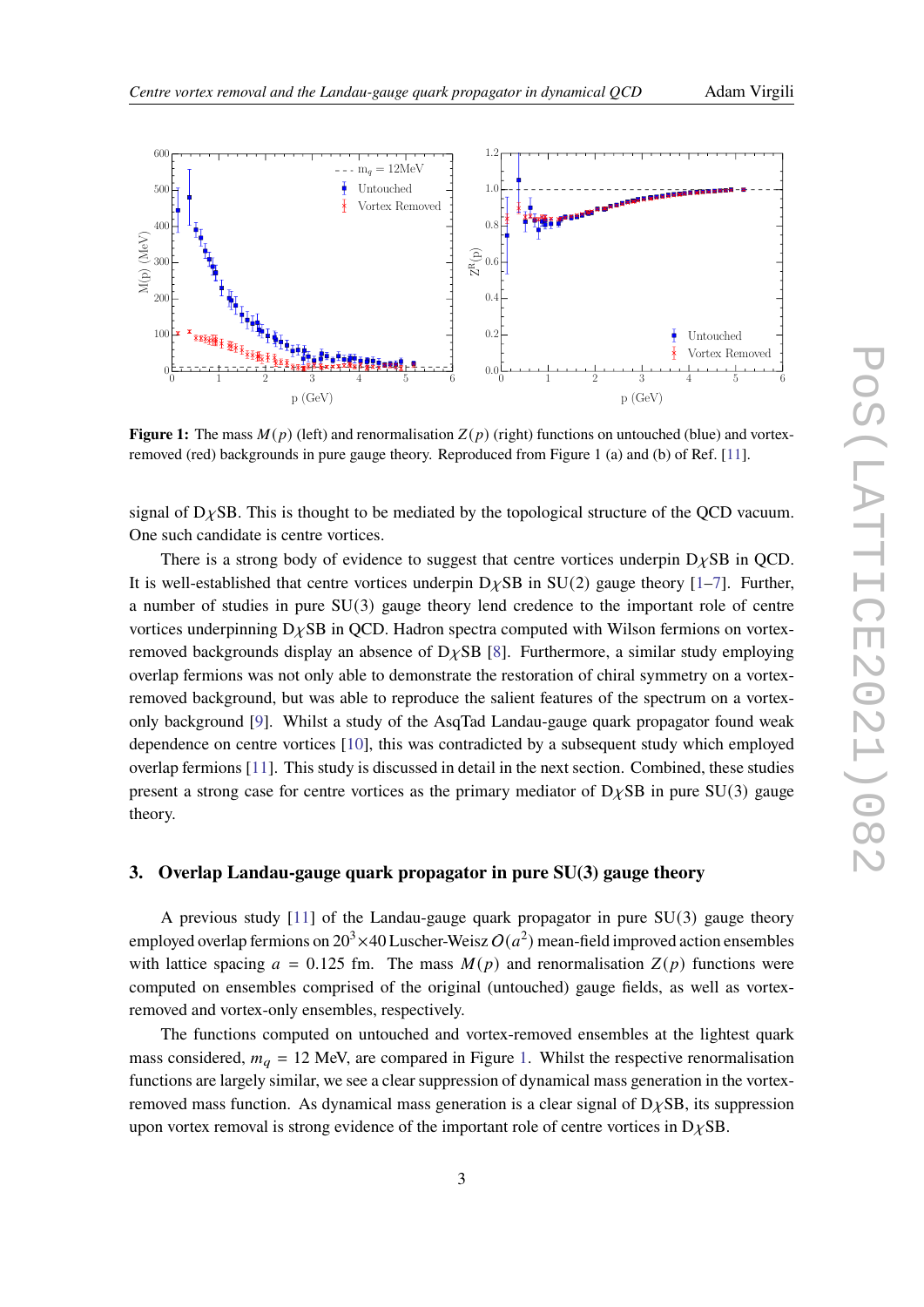<span id="page-3-0"></span>

**Figure 2:** The mass  $M(p)$  (left) and renormalisation  $Z(p)$  (right) functions on untouched (blue) and vortexonly (green) backgrounds in pure gauge theory. Reproduced from Figures 3 (a) and (b) of Ref. [\[11\]](#page-6-0).

A similar comparison was performed between the untouched and vortex-only ensembles. For this comparison, both ensembles underwent 10 sweeps of  $O(a^4)$ -improved cooling, necessary for the vortex-only gauge fields to satisfy the smoothness condition of the overlap Dirac operator. Results are presented in Figure [2.](#page-3-0) Once again, we see that the renormalisation functions are largely similar. However, the untouched mass function, and most significantly dynamical mass generation, is reproduced on the vortex-only background.

The combination of these results – the suppression of dynamical mass generation upon vortex removal, and its reproducibility on a vortex-only background – present a compelling case for centre vortices as the primary mediator of  $D\chi SB$  in pure SU(3) gauge theory. This raises a pertinent question. Does this role for centre vortices in  $D\chi$ SB extend to full, dynamical QCD? This is the fundamental question this work seeks to answer.

# **4. Overlap Landau-gauge quark propagator in dynamical QCD**

### **4.1 Simulation parameters**

The overlap Landau-gauge quark propagator was computed on untouched and vortex-removed  $32<sup>3</sup> \times 64$  PACS-CS 2+1 flavor ensembles [\[12\]](#page-6-6), each containing 26 configurations at  $m<sub>\pi</sub> = 156$ MeV. The fat link irrelevant clover (FLIC) overlap fermion action [\[13,](#page-6-7) [14\]](#page-7-0) was employed at seven quark masses  $m_q = 6, 8, 9, 19, 28, 56, 84$  MeV where the lightest mass was tuned to match the pion mass of the ensemble.

#### **4.2 Initial results**

The respective untouched and vortex-removed mass  $M(p)$  and renormalisation  $Z(p)$  functions for the middle ( $m_q = 19$  MeV) and heaviest ( $m_q = 84$  MeV) quark masses are presented in Figure [3.](#page-4-0) At the heaviest mass, dynamical mass generation in the mass function is suppressed upon vortex removal, consistent with pure gauge theory results. On the other hand, in contrast to pure gauge theory, the renormalisation function is remarkably flat but suffers significant suppression in the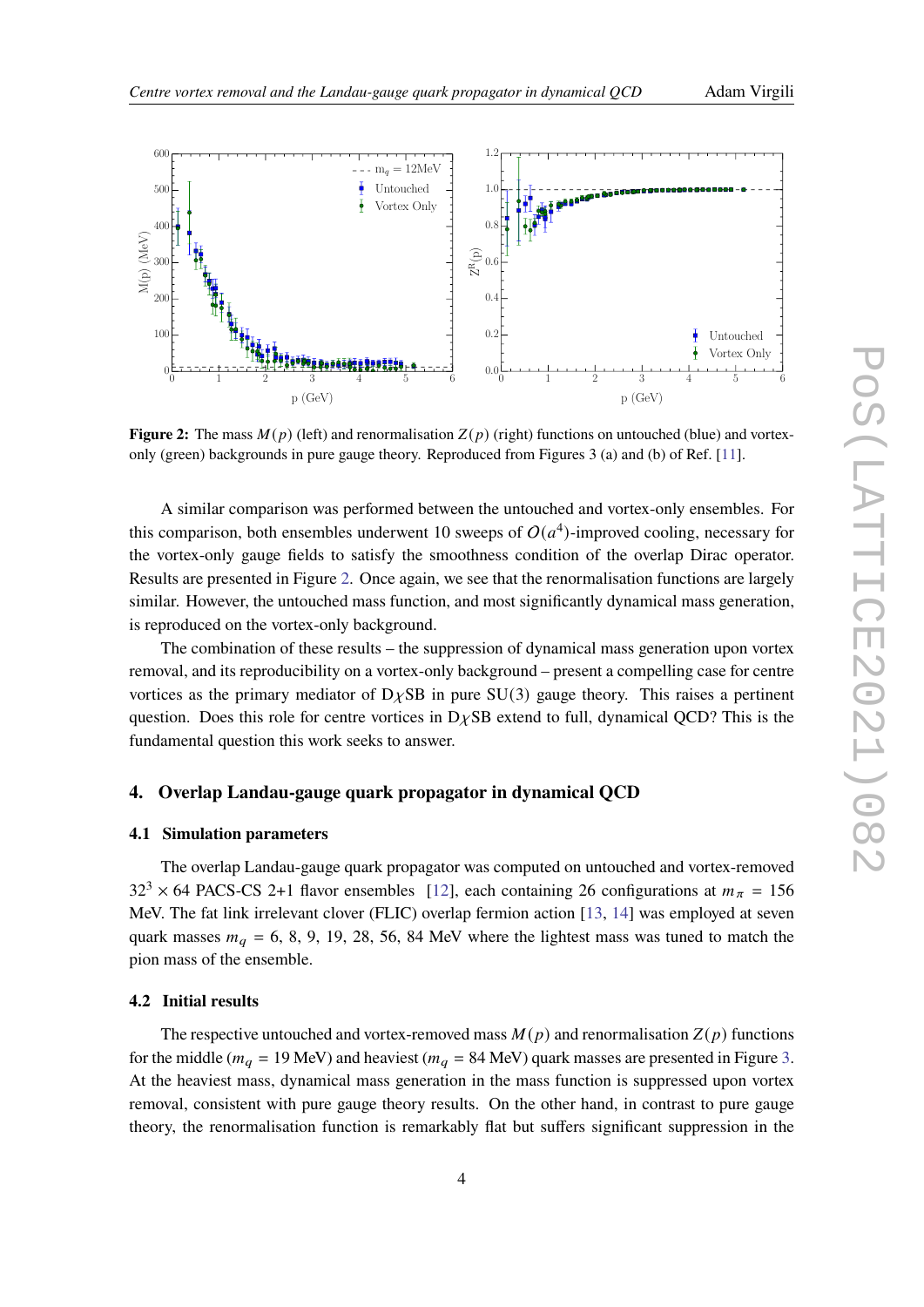<span id="page-4-0"></span>

**Figure 3:** The mass  $M(p)$  (left) and renormalisation  $Z(p)$  (right) functions on untouched (blue) and vortexremoved (red) backgrounds for  $m_q = 84$  MeV (top), and  $m_q = 19$  MeV (bottom).

deep infrared upon vortex removal. This suppression is even more significant at the middle mass. Meanwhile, only a remnant of dynamical mass generation persists at the middle mass upon vortex removal. This seems to suggest that the degree of dynamical mass generation which persists in the mass function after vortex removal reduces as the quark mass, governing explicit chiral symmetry, moves closer to the dynamical point. The behaviour of the renormalisation function can also be understood within this hypothesis. Recall from Equation [\(7\)](#page-1-0) that the overlap Landau-gauge quark propagator can be written as

$$
S(p) = \frac{Z(p)}{iq + M(p)}.
$$
\n(8)

If dynamical mass generation vanishes upon vortex removal as  $m_q \to 0$ , then

$$
M(p) \approx 0 \ \forall \, p \,.
$$

Given that

$$
q \to 0 \text{ as } p \to 0,
$$
\n<sup>(10)</sup>

it must be that

$$
Z(p) \to 0 \text{ as } p \to 0,
$$
\n(11)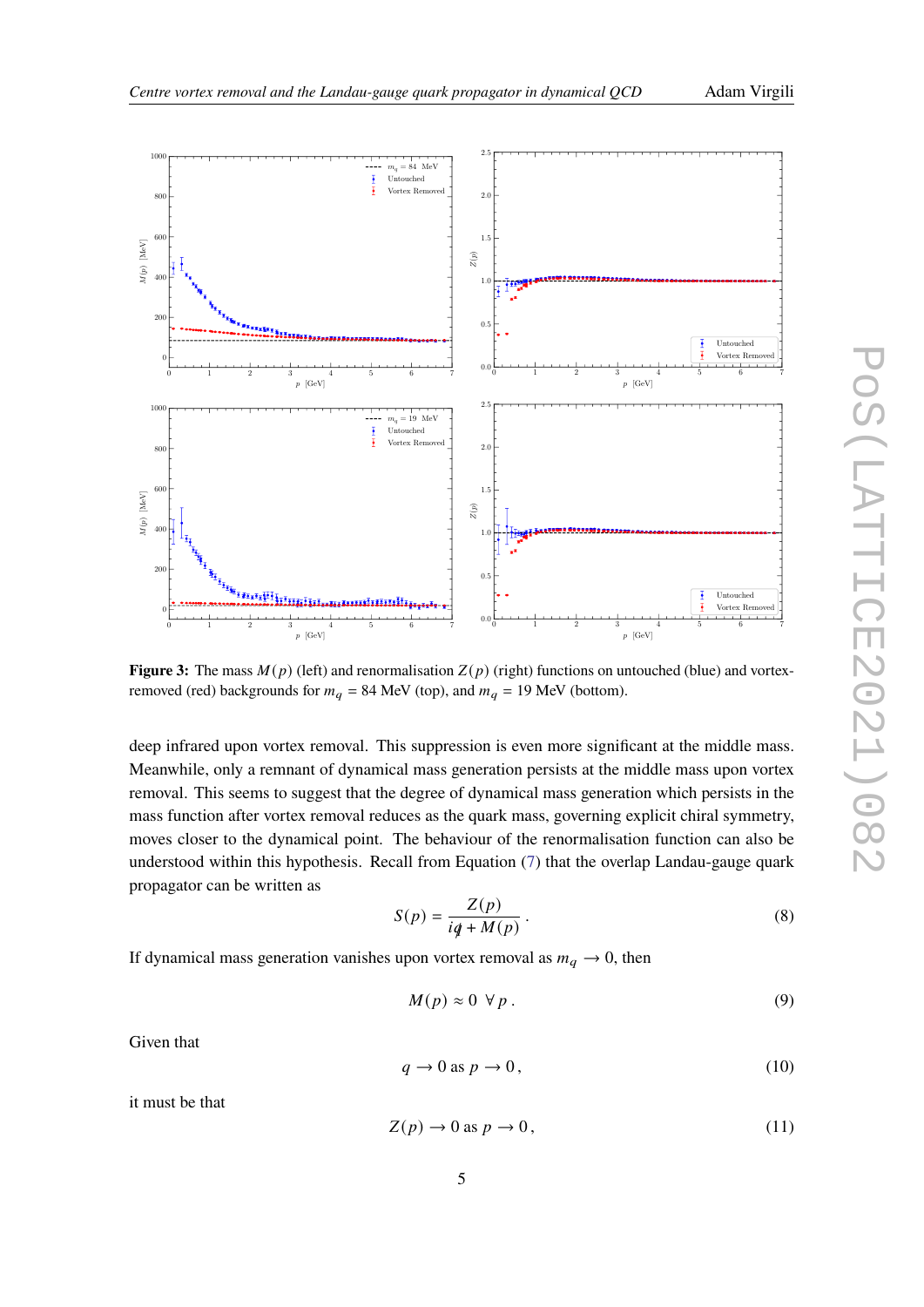in a finite system as  $S(p)$  remains finite. This not only explains the presence of significant infrared suppression upon vortex removal, but also its apparent increasing significance as the quark mass moves closer to the dynamical point.

# **5. Summary and future work**

# **5.1 Summary**

 $D\chi$ SB is a main feature of low-energy, nonperturbative QCD. There is significant evidence from existing studies in pure SU(3) gauge theory which suggest that centre vortices are the primary mediator of  $D<sub>X</sub>SB$ . Through the study of the overlap Landau-gauge quark propagator this work investigates the extent to which centre vortices underpin  $D<sub>X</sub>SB$  in dynamical QCD. The mass and renormalisation functions of the dynamical quark propagator have been computed on respective untouched and vortex-removed ensembles, and compared. At the heaviest mass, persistence of dynamical mass generation upon vortex removal is consistent with existing pure gauge theory results. However, dynamical mass generation is diminished at lighter quark masses as explicit chiral symmetry breaking is reduced. Meanwhile, the renormalisation function is remarkably flat, but suffers significant infrared suppression upon vortex removal, with greater significance at lighter quark masses. Understood together, these results are suggestive of vanishing dynamical mass generation towards the physical point. Nevertheless, present results only lend further credibility to the notion of centre vortices as the primary mediator of  $D<sub>X</sub>SB$  in dynamical QCD.

### **5.2 Ongoing and future work**

Results for the quark propagator at the dynamical point are currently in preparation. Once these are obtained, the next step is to compute and compare the quark propagator on respective, equivalently smeared, untouched and vortex-only ensembles. As alluded to in Section [3,](#page-2-1) it is necessary to smooth vortex-only gauge fields to satisfy the smoothness condition of the overlap Dirac operator. In past pure gauge theory studies, cooling algorithms have sufficed to this end. Such algorithms, however, are not ideal for dynamical gauge fields. An ideal smoothing algorithm would not only be analytical, but preserve a memory of the underlying vortex structure. What such an algorithm looks like, or whether one exists, merits investigation.

# **Acknowledgments**

We thank the PACS-CS Collaboration for making their 2+1 flavour configurations available via the International Lattice Data Grid (ILDG). This research was undertaken with the assistance of resources provided by the Pawsey Supercomputing Centre with funding from the Australian Government and the Government of Western Australia; and from the National Computational Infrastructure (NCI), provided through the National Computational Merit Allocation Scheme and supported by the Australian Government through Grant No. LE190100021 via the University of Adelaide Partner Share. This research is supported by the Australian Research Council through Grants No. DP190102215 and DP210103706. WK is supported by the Pawsey Supercomputing Centre through the Pawsey Centre for Extreme Scale Readiness (PaCER) program.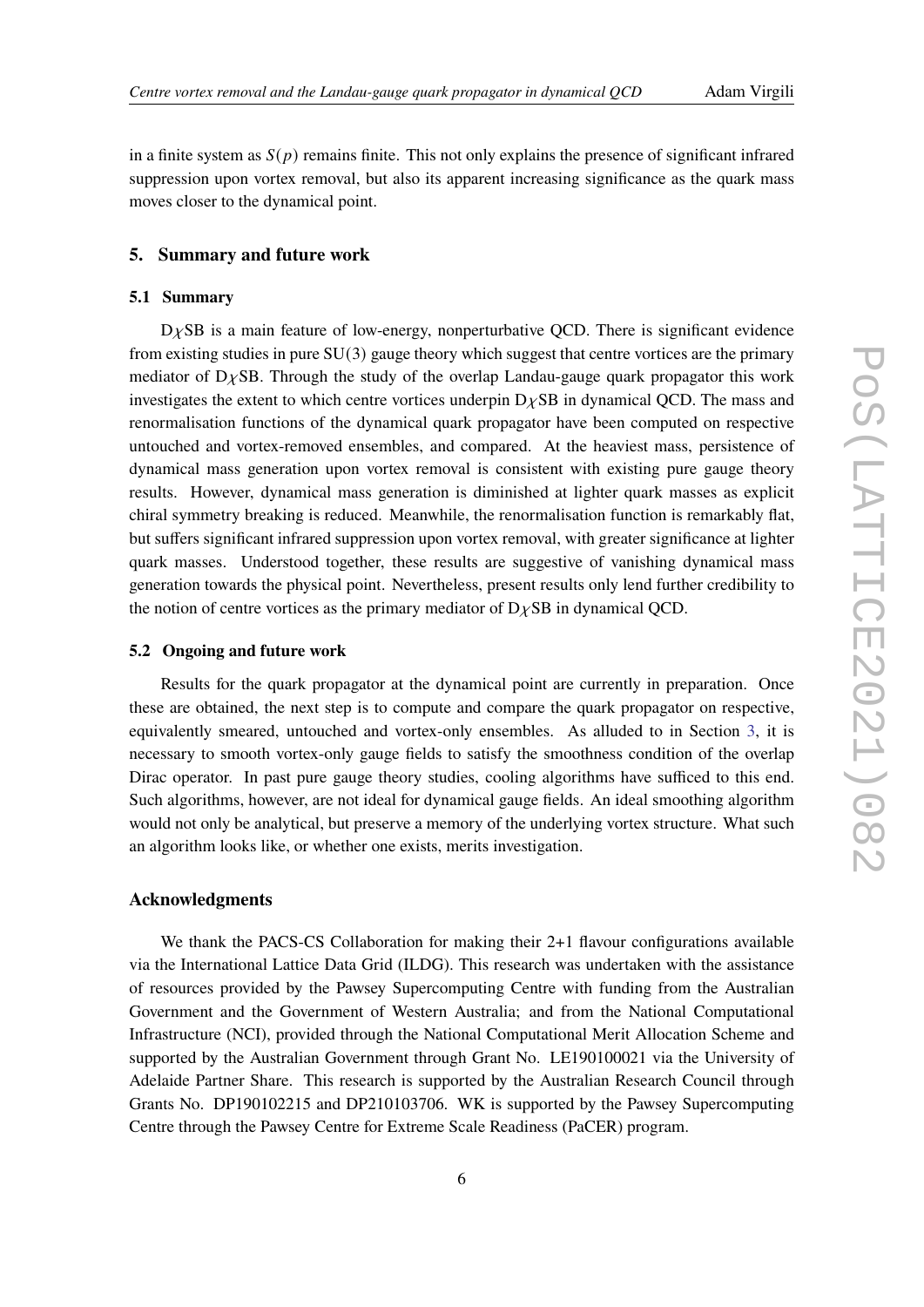# **References**

- <span id="page-6-1"></span>[1] P. de Forcrand and M. D'Elia, *On the relevance of center vortices to QCD*, *[Phys. Rev. Lett.](https://doi.org/10.1103/PhysRevLett.82.4582)* **82** [\(1999\) 4582](https://doi.org/10.1103/PhysRevLett.82.4582) [[hep-lat/9901020](https://arxiv.org/abs/hep-lat/9901020)].
- [2] M. Engelhardt, *Center vortex model for the infrared sector of Yang-Mills theory: Quenched Dirac spectrum and chiral condensate*, *[Nucl. Phys. B](https://doi.org/10.1016/S0550-3213(02)00470-4)* **638** (2002) 81 [[hep-lat/0204002](https://arxiv.org/abs/hep-lat/0204002)].
- [3] V.G. Bornyakov, E.M. Ilgenfritz, B.V. Martemyanov, S.M. Morozov, M. Muller-Preussker and A.I. Veselov, *Interrelation between monopoles, vortices, topological charge and chiral symmetry breaking: Analysis using overlap fermions for SU(2)*, *[Phys. Rev. D](https://doi.org/10.1103/PhysRevD.77.074507)* **77** (2008) [074507](https://doi.org/10.1103/PhysRevD.77.074507) [[0708.3335](https://arxiv.org/abs/0708.3335)].
- [4] R. Hollwieser, M. Faber, J. Greensite, U.M. Heller and S. Olejnik, *Center Vortices and the Dirac Spectrum*, *Phys. Rev. D* **78** [\(2008\) 054508](https://doi.org/10.1103/PhysRevD.78.054508) [[0805.1846](https://arxiv.org/abs/0805.1846)].
- [5] P.O. Bowman, K. Langfeld, D.B. Leinweber, A. O' Cais, A. Sternbeck, L. von Smekal et al., *Center vortices and the quark propagator in SU(2) gauge theory*, *[Phys. Rev. D](https://doi.org/10.1103/PhysRevD.78.054509)* **78** (2008) [054509](https://doi.org/10.1103/PhysRevD.78.054509) [[0806.4219](https://arxiv.org/abs/0806.4219)].
- [6] R. Höllwieser, T. Schweigler, M. Faber and U.M. Heller, *Center Vortices and Chiral Symmetry Breaking in SU(2) Lattice Gauge Theory*, *Phys. Rev. D* **88** [\(2013\) 114505](https://doi.org/10.1103/PhysRevD.88.114505) [[1304.1277](https://arxiv.org/abs/1304.1277)].
- <span id="page-6-2"></span>[7] R. Höllwieser, M. Faber, T. Schweigler and U.M. Heller, *Chiral Symmetry Breaking from Center Vortices*, *PoS* **[LATTICE2013](https://doi.org/10.22323/1.187.0505)** (2014) 505 [[1410.2333](https://arxiv.org/abs/1410.2333)].
- <span id="page-6-3"></span>[8] E.-A. O'Malley, W. Kamleh, D. Leinweber and P. Moran, *SU(3) centre vortices underpin confinement and dynamical chiral symmetry breaking*, *Phys. Rev. D* **86** [\(2012\) 054503](https://doi.org/10.1103/PhysRevD.86.054503) [[1112.2490](https://arxiv.org/abs/1112.2490)].
- <span id="page-6-4"></span>[9] A. Trewartha, W. Kamleh and D.B. Leinweber, *Centre vortex removal restores chiral symmetry*, *J. Phys. G* **44** [\(2017\) 125002](https://doi.org/10.1088/1361-6471/aa9443) [[1708.06789](https://arxiv.org/abs/1708.06789)].
- <span id="page-6-5"></span>[10] P.O. Bowman, K. Langfeld, D.B. Leinweber, A. Sternbeck, L. von Smekal and A.G. Williams, *Role of center vortices in chiral symmetry breaking in SU(3) gauge theory*, *Phys. Rev. D* **84** [\(2011\) 034501](https://doi.org/10.1103/PhysRevD.84.034501) [[1010.4624](https://arxiv.org/abs/1010.4624)].
- <span id="page-6-0"></span>[11] A. Trewartha, W. Kamleh and D. Leinweber, *Evidence that centre vortices underpin dynamical chiral symmetry breaking in SU(3) gauge theory*, *[Phys. Lett. B](https://doi.org/10.1016/j.physletb.2015.06.025)* **747** (2015) 373 [[1502.06753](https://arxiv.org/abs/1502.06753)].
- <span id="page-6-6"></span>[12] S. Aoki et al., *2+1 Flavor Lattice QCD toward the Physical Point*, *[Phys. Rev. D](https://doi.org/10.1103/PhysRevD.79.034503)* **79** (2009) [034503](https://doi.org/10.1103/PhysRevD.79.034503) [[0807.1661](https://arxiv.org/abs/0807.1661)].
- <span id="page-6-7"></span>[13] J.M. Zanotti, S.O. Bilson-Thompson, F.D.R. Bonnet, P.D. Coddington, D.B. Leinweber, A.G. Williams et al., *Hadron masses from novel fat link fermion actions*, *[Phys. Rev. D](https://doi.org/10.1103/PhysRevD.65.074507)* **65** [\(2002\) 074507](https://doi.org/10.1103/PhysRevD.65.074507) [[hep-lat/0110216](https://arxiv.org/abs/hep-lat/0110216)].